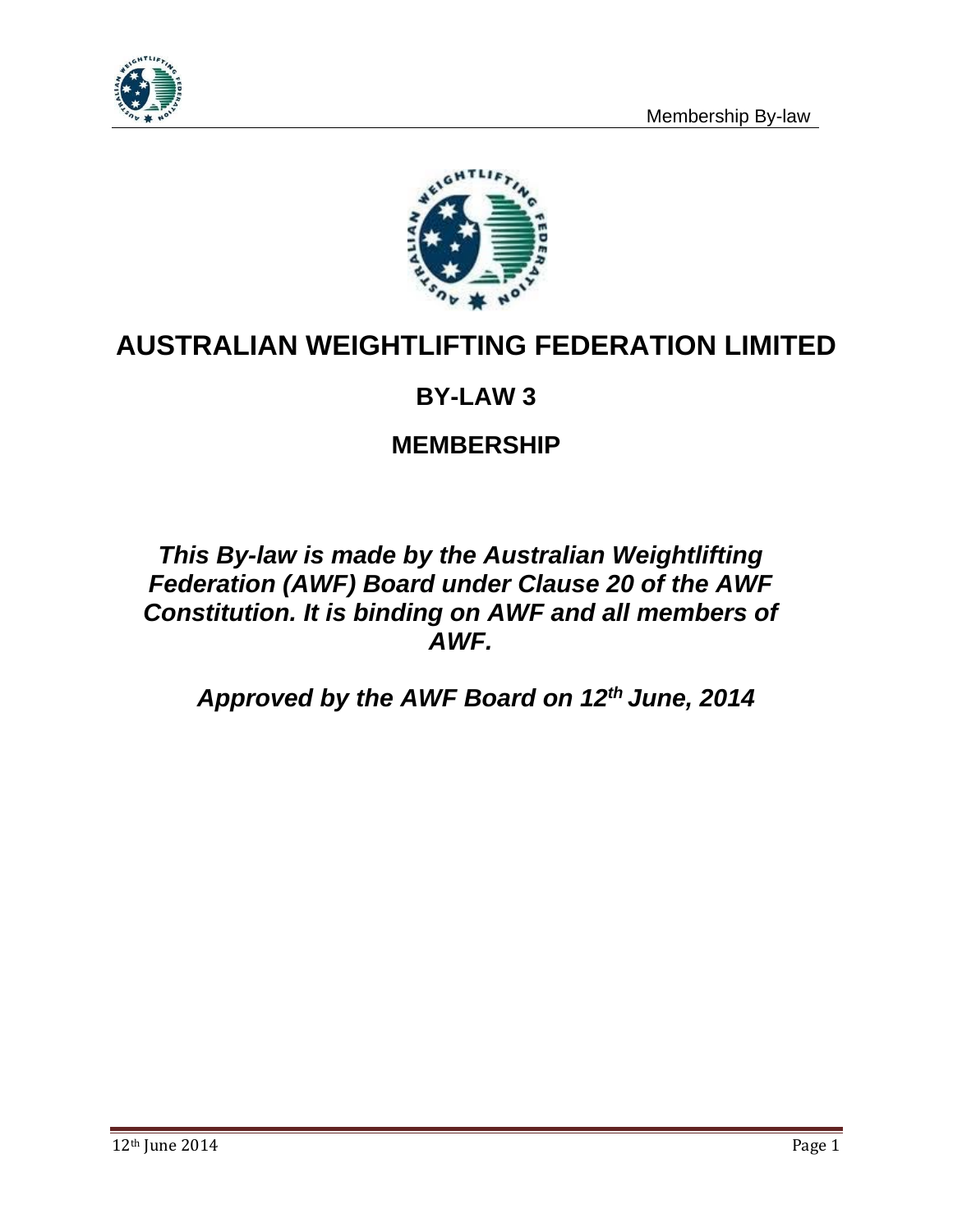

# **1. MEMBERSHIP BY-LAW**

This By-law is made by Australian Weightlifting Federation (AWF) pursuant to clause 7.2.1.3 of the Australian Weightlifting Federation Constitution. This By-law is to be read in accordance with the AWF Member Protection Policy (MPP).

#### **2. INTRODUCTION**

This By-law is made to set out procedures relating to the categories of membership of AWF under the AWF Constitution clauses 5.3, 5.4, 5.5, 5.6, and 5.7.

### **3. DEFINITIONS**

| <b>Affiliation Fee</b>                           | means the annual fee set by the<br>State Member on the club for<br>affiliation.                                                                                                                                                                       |  |
|--------------------------------------------------|-------------------------------------------------------------------------------------------------------------------------------------------------------------------------------------------------------------------------------------------------------|--|
| <b>Australian Weightlifting Federation (AWF)</b> | Australian<br>Weightlifting<br>means<br><b>Federation Limited.</b>                                                                                                                                                                                    |  |
| <b>Business Member</b>                           | means an individual or group or<br>persons who are not recognised by,<br>or registered with, a State Member<br>and have been considered by the<br>AWF board to have the capacity to<br>contribute to the AWF's development<br>in some reasonable way. |  |
| <b>Club Affiliation</b>                          | means recognition by the Member<br>State and AWF as a club who has<br>paid the prescribed fees and met the<br><b>National Affiliation Standards.</b>                                                                                                  |  |
| <b>Club Member</b>                               | means an incorporated body or<br>group of persons recognised by, and<br>registered with, a State Member as a<br>weightlifting club.                                                                                                                   |  |
| <b>Individual Member</b>                         | means an individual person whose<br>application for membership has been<br>accepted by the AWF Board, who is<br>recognised by, and Registered with a<br>State Member as a participant                                                                 |  |
| <b>Life Member</b>                               | member in accordance with clause<br>5.5, of the AWF Constitution.<br>means a person admitted to the<br>Company as a life member in<br>accordance with clause 5.6 of the<br><b>AWF Constitution.</b>                                                   |  |
| <b>National Affiliation Standards</b>            | means the requirements for affiliation<br>published by the State Member and                                                                                                                                                                           |  |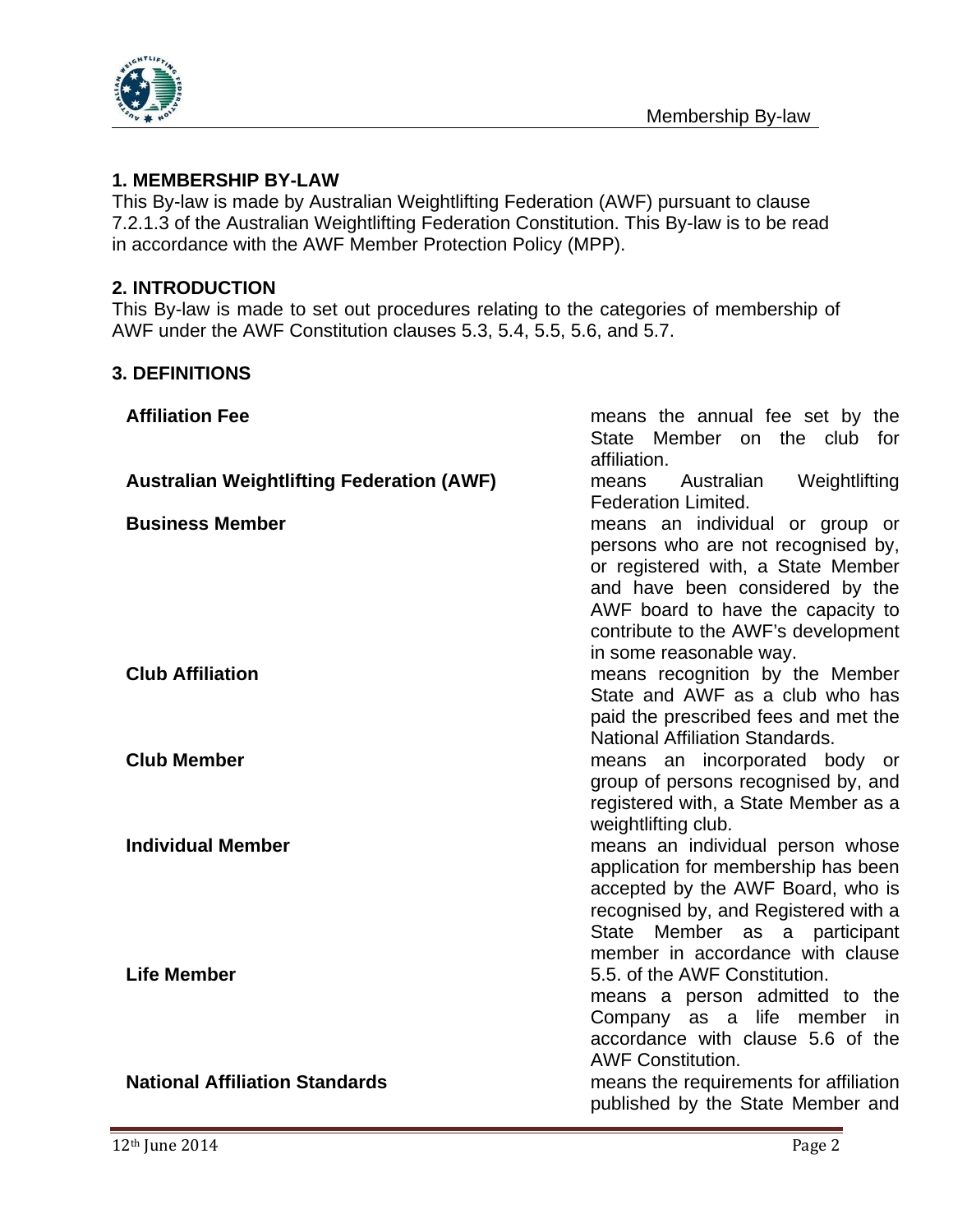

AWF for each year (as detailed in the club affiliation application form). **State Member** means the State Member to which the club is affiliated (defined in the AWF Constitution clause 5.3 and 5.4).

# **4.1 Club Members**

#### 4.1.1 Club Affiliation

**4. MEMBERSHIP PROCEDURES** 

Subject to the club paying the prescribed State Member affiliation fee, meeting the National Affiliation Standards and the relevant State Member requirements, State Members will affiliate the club and will provide to the club the services and resources and any nominated benefits offered on an annual basis by AWF and the State Member.

#### 4.1.2 Affiliation Fee

The club will pay the affiliation fee to the State Member within the time prescribed by the State Member.

#### 4.1.3 Membership Requirements

The club shall comply

a) with the National Affiliation Standards (as detailed in the club affiliation application form) and agrees and undertakes that at the time of applying for affiliation the club does comply with those standards.

b) with the AWF Constitution including By-laws and Policies.

#### 4.1.4 Membership Entitlements

Club Members will not be entitled to debate or vote at an AWF General Meeting in accordance with clause 5.4.2 of the AWF Constitution.

#### **4.2 Individual Members**

#### 4.2.1 Membership

Subject to paying the prescribed AWF, State Member and Club fees and the club providing the required membership details, membership of AWF and the State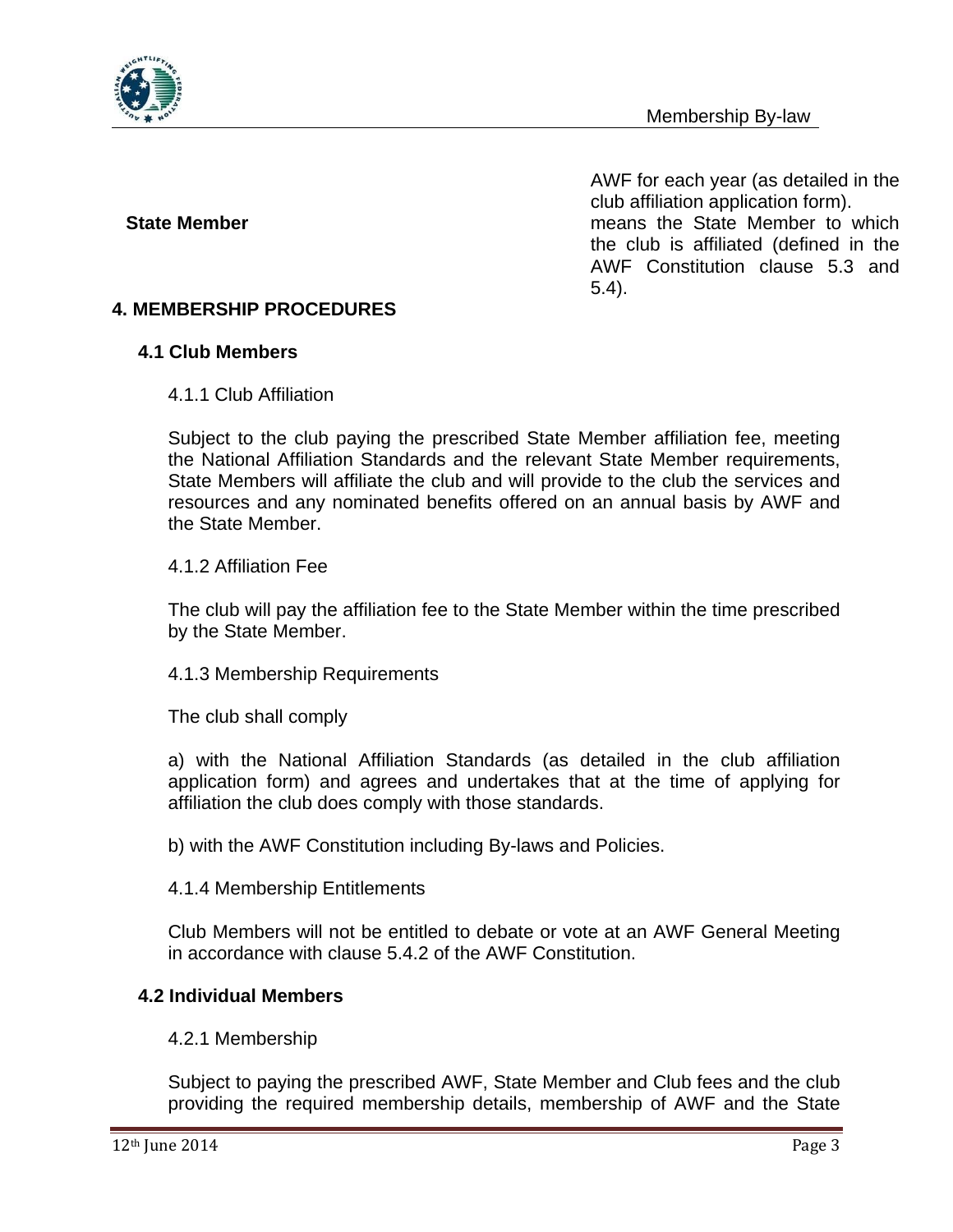



Member will be granted once the individual's application for membership has been accepted by the AWF Board. Member benefits will be provided on an annual basis by AWF and the State Member.

4.2.2 Membership fee

The participant will pay the whole of the fee prescribed by AWF and State Member for the relevant year of membership regardless of any portion of the year having expired. The membership fee is payable for the calendar year (i.e. 1st January – 31st December), with members eligible to join or renew at any time during the year.

4.2.3 Membership Requirement

The participant shall at all times comply with the AWF Constitution, including Bylaws and Policies.

4.2.4 Right of Refusal of Membership by AWF

The Company may in its discretion refuse to accept any person as an Individual Member and shall not be required or compelled to provide any reason for such rejection.

4.2.5 Membership Entitlements

An Individual Member is entitled to any benefits of membership prescribed to apply to Individual Members in the Policies but, in any event, shall not be entitled to receive notice, attend or vote at General Meetings in accordance with clause 5.5.5 of the AWF Constitution.

#### **4.3 State Members**

#### 4.3.1 Membership

Subject to the State Member paying the prescribed AWF and State Member fees and meeting all accreditation requirements, State membership of AWF and the State Member will be granted. Services and resources will be made available on annual basis by AWF and the State Member. Only one (1) State Member from each state can be admitted in accordance with clause 5.3.2 of the AWF Constitution.

#### 4.3.2 Membership fee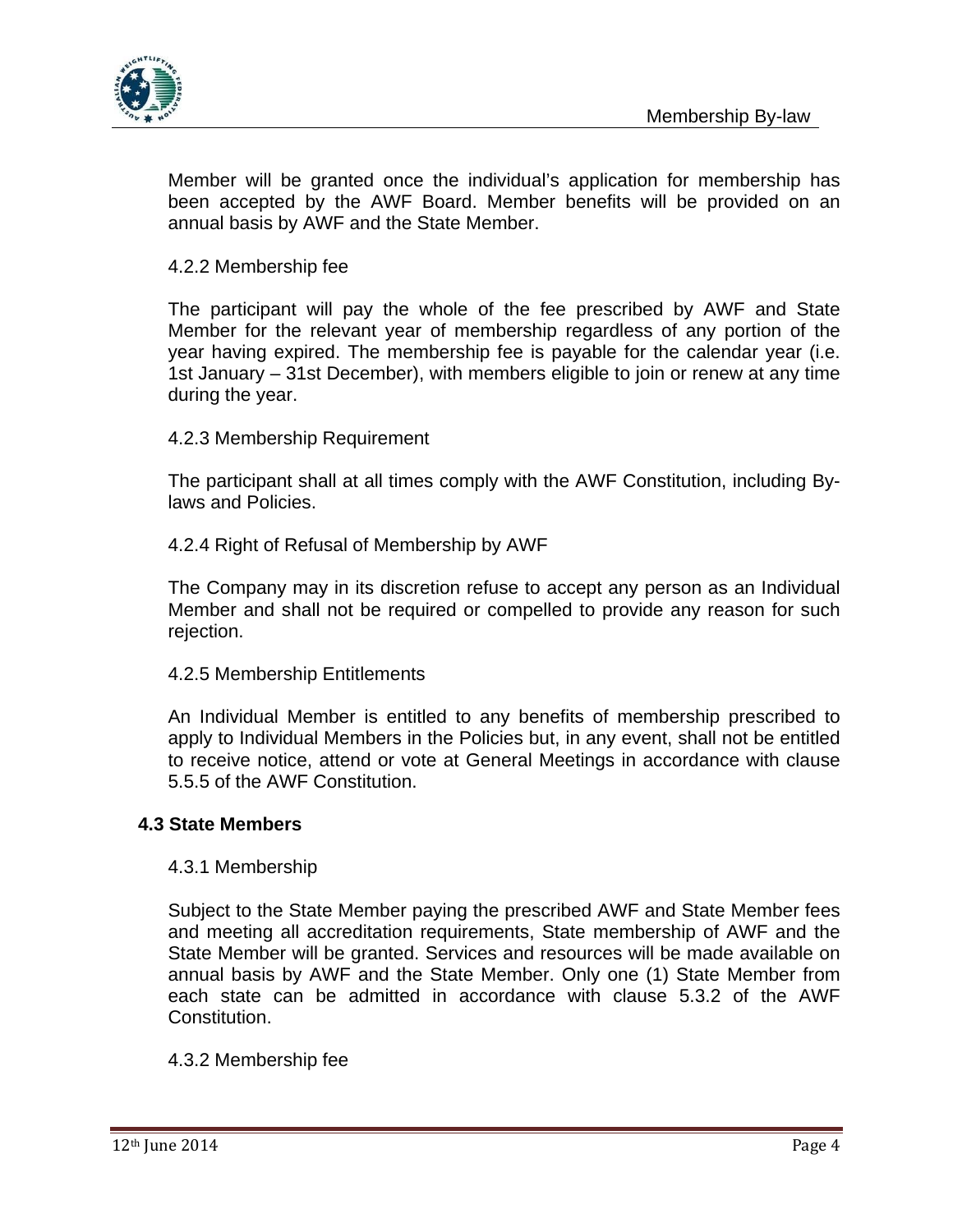

The State Member will pay the whole of the prescribed AWF and State Member fee to AWF regardless of any portion of the year having expired. Membership is valid for the calendar year (i.e.  $1^{st}$  January –  $31^{st}$  December), with members eligible to renew at any time during the year.

4.3.3 Membership Requirements

The State Member shall at all times comply with the AWF Constitution, including By-laws and Policies.

4.3.4 Membership Entitlements

State associations shall be admitted as State Members and are entitled to attend, debate and vote at all General Meetings in accordance with clause 5.3.1 of the AWF Constitution.

#### **4.4 Life Members**

#### 4.4.1 Membership

Life Membership is the highest honor bestowed by the Company for longstanding and valued service to Weightlifting in Australia and Life Members are therefore not required to pay the prescribed AWF affiliation fee.

4.4.2 Membership Requirements

The Life Member shall at all times comply with AWF Constitution including Bylaws and Policies.

4.4.3 Membership Entitlements

The Life Member has the right to receive notice and attend, but not the right to vote at, General Meetings in accordance with clause 5.6.5.3 of the AWF Constitution.

#### 4.4.4 Life Member By-Law

As stated in clause 5.6.5 of the AWF Constitution, the "Life Member By Law" will set out: 5.6.5.1 the categories of Life Membership which exist; and 5.6.5.2 the criteria to be met by each category of Life Member; and 5.6.5.3 the privileges and benefits of each category of Life Member which shall include the right to receive notice and attend, but not the right to vote at, General Meetings.

#### **4.5 Business Members**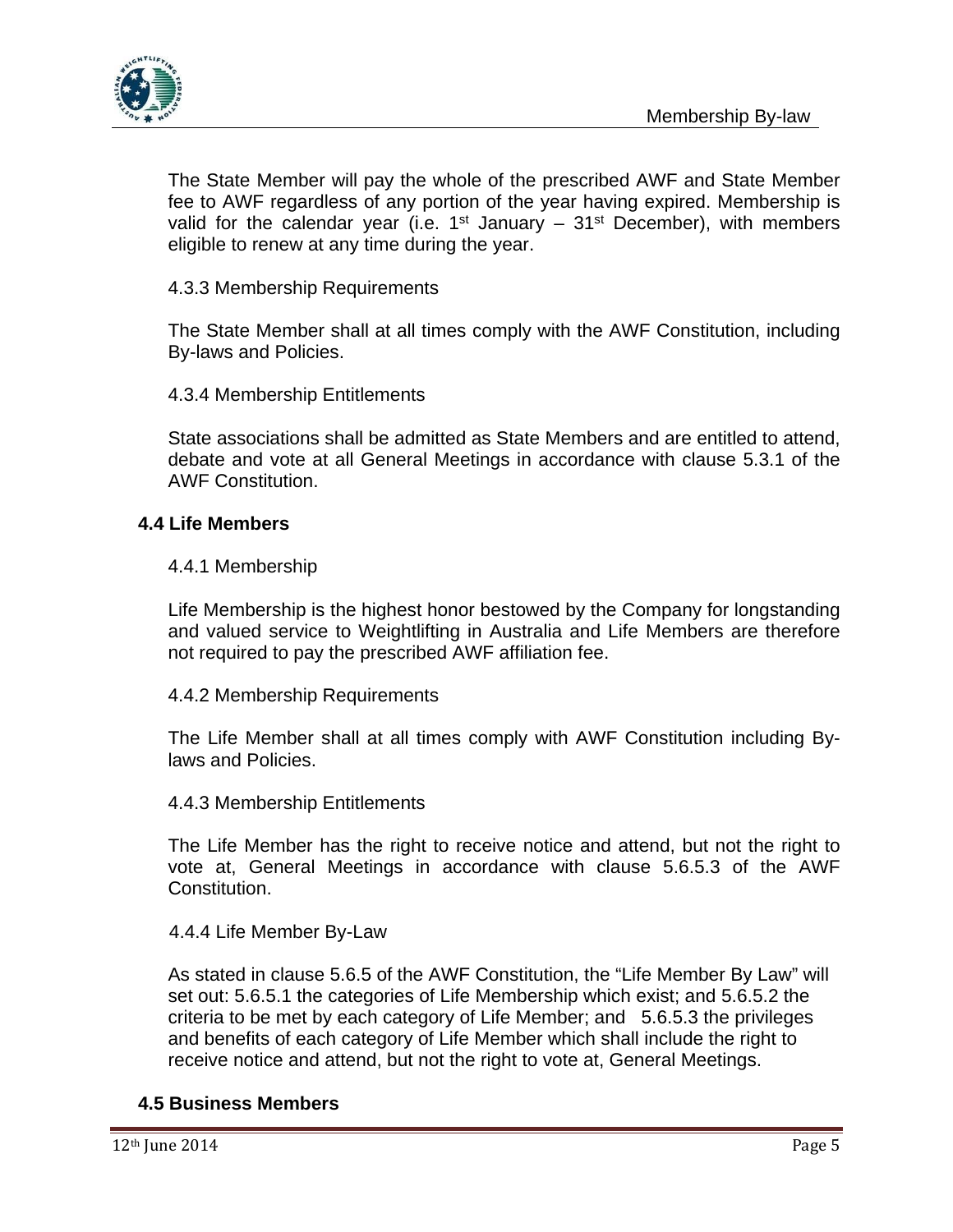

# 4.5.1 Membership

An individual or group or persons who are not recognised by, or registered with, a State Member and have been considered by the AWF board to have the capacity to contribute to the AWF's development in some reasonable way, may, at the discretion of the Board, be granted Business Membership status.

4.5.2 Right of Refusal of Membership by AWF

The AWF board reserves the right to terminate a Business Membership in accordance with clause 5.7.3 of the AWF Constitution.

4.5.3 Membership Requirements

The Business Member shall at all times comply with AWF Constitution including By-laws and Policies.

4.5.4 Membership Entitlements

Business Members will not be entitled to debate or vote at an AWF General Meeting in accordance with clause 5.7.2 of the AWF Constitution.

# **5. ATTENDANCE AT GENERAL MEETINGS**

# **5.1 Members**

In accordance with the AWF Constitution clauses 5.3.1, 5.4.2, 5.5.5, 5.6.5.3 and 5.7.2, all Members (except for Individual Members under clause 5.5.5 of the AWF Constitution) are permitted to attend any General meeting on written application to AWF in the form set out at attachment A of this By-law as endorsed by his/her State Member. Such application to be received by AWF Office 21 days prior to the date of the general meeting

# **5.2 Exemption**

Directors of AWF are exempted from provisions of clause 5.1.

# **6. CHANGES TO THE BY-LAW**

Amendments to this By-law will be made pursuant to clause 20.1 of the AWF Constitution.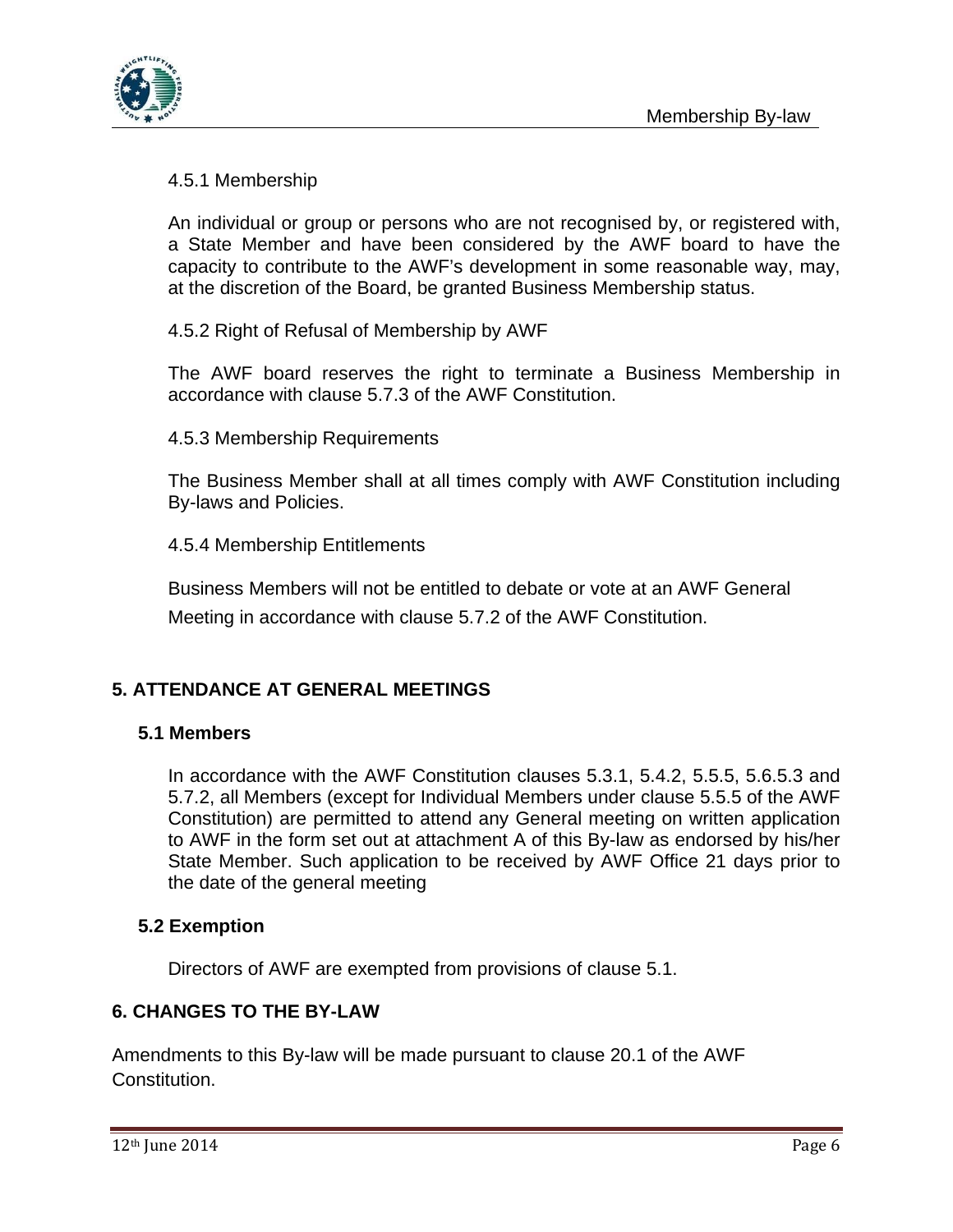

**Attachment A**

# **APPLICATION FORM AUSTRALIAN WEIGHTLIFTING FEDERATION GENERAL MEETING ATTENDANCE REQUEST**

*Written application to attend a Australian Weightlifting Federation General Meeting is in accordance with the AWF Constitution Clauses 5.6, 5.7, 5.8 & 5.9.* 

| <b>Type of Member:</b><br>$\Box$ Club                                                                                                           | $\Box$ Participant                                                                                                   | $\Box$ Technical                                                                                                                                                                                                                     | $\Box$ Honorary |  |
|-------------------------------------------------------------------------------------------------------------------------------------------------|----------------------------------------------------------------------------------------------------------------------|--------------------------------------------------------------------------------------------------------------------------------------------------------------------------------------------------------------------------------------|-----------------|--|
| <b>Member Details:</b>                                                                                                                          |                                                                                                                      |                                                                                                                                                                                                                                      |                 |  |
| Name:                                                                                                                                           |                                                                                                                      |                                                                                                                                                                                                                                      |                 |  |
| <b>Address:</b>                                                                                                                                 |                                                                                                                      | <u> 1980 - Andrea State Barbara, amerikan personal dan personal dan personal dan personal dan personal dan personal dan personal dan personal dan personal dan personal dan personal dan personal dan personal dan personal dan </u> |                 |  |
| <b>E-mail Address:</b><br><u> 1989 - Jan Barbara de Santo III e al Indonesia de la contrada de la contrada de la contrada de la contrada de</u> |                                                                                                                      |                                                                                                                                                                                                                                      |                 |  |
|                                                                                                                                                 |                                                                                                                      |                                                                                                                                                                                                                                      |                 |  |
| <b>Mobile:</b>                                                                                                                                  | <u> 1980 - Jan Samuel Barbara, margaret e populazion del control de la provincia del control de la provincia del</u> |                                                                                                                                                                                                                                      |                 |  |
| I hereby seek permission to attend the Australian Weightlifting Federation General<br>Meeting:                                                  |                                                                                                                      |                                                                                                                                                                                                                                      |                 |  |
| $\Box$ AGM<br>(insert date of meeting)<br>Signed:                                                                                               |                                                                                                                      | $\Box$ General Meeting                                                                                                                                                                                                               |                 |  |
|                                                                                                                                                 |                                                                                                                      |                                                                                                                                                                                                                                      |                 |  |

Date: